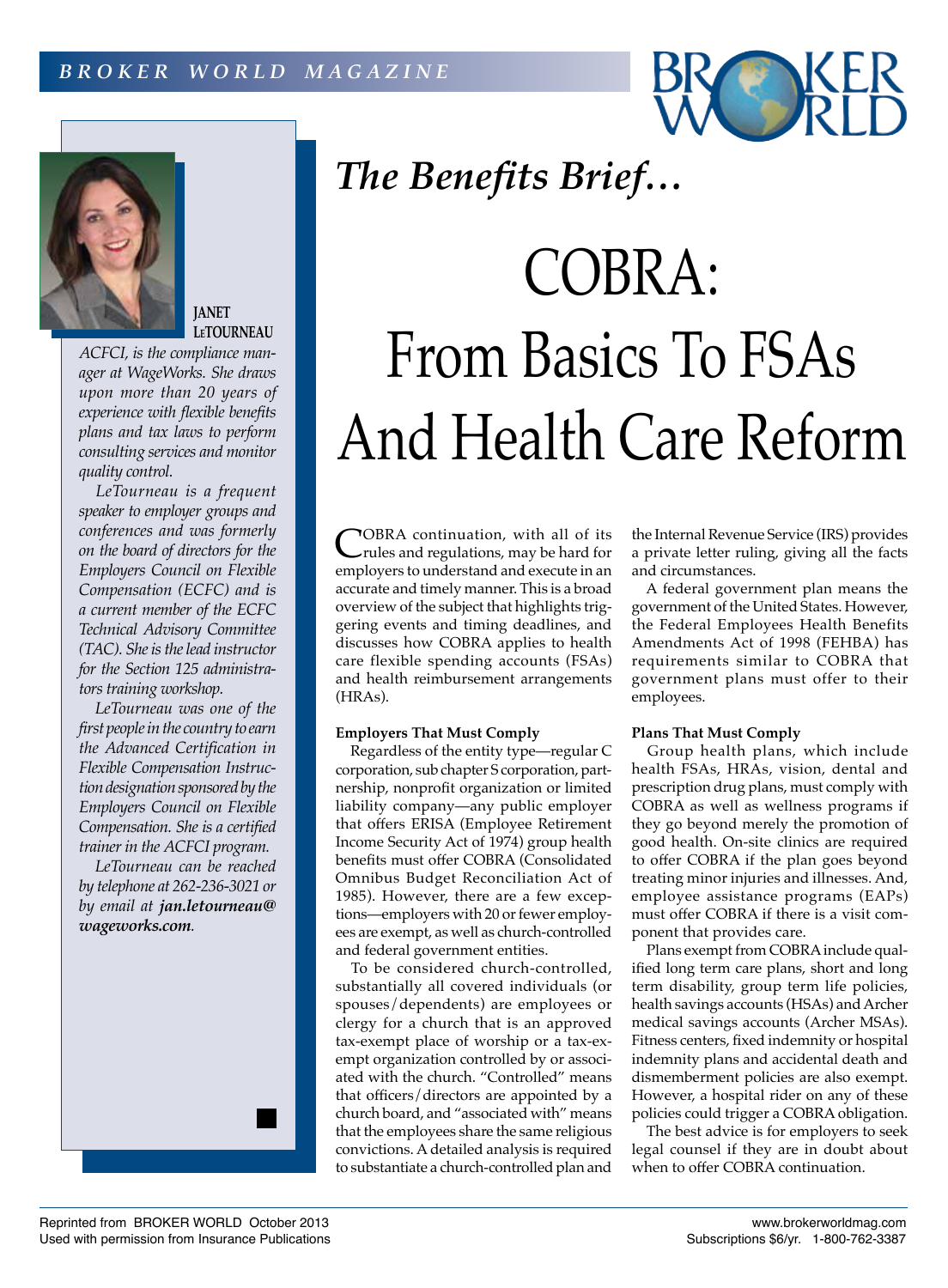#### **Terminology and Conditions**

Some of the words and phrases used when discussing COBRA can be confusing, so we'll spell these out.

A *qualified beneficiary* is someone covered by a group health plan who has an independent right to elect continuation of that plan on COBRA.

A qualified beneficiary can also participate in open enrollment at the beginning of each plan year, as covered under a plan by virtue of employment, or if the beneficiary was a spouse or child of a covered employee on the day before a qualifying event.

A *covered individual* is defined as someone who is covered by a group health plan, but has no independent right to initially elect COBRA or re-elect at open enrollment (e.g., parent, domestic partner or a spouse added after COBRA continuation is elected).

## **Deadlines**

After a qualifying event or being notified of a qualifying event, plan administrators have 14 days to send out COBRA notices or 44 days if the employer is also the plan administrator and the qualifying event is termination, reduction of hours or the covered employee's death. The COBRA beneficiary then has an election period of 60 days from either the qualifying event or from the date the notice was sent, whichever is later. Sending the COBRA rights notice in a timely manner is of utmost importance, since there is no limit on the election period if the rights notice is not sent.

Once a beneficiary elects COBRA continuation, he has 45 days to make a premium payment. Basically, a beneficiary can wait and see if health coverage is needed for this period of time. If coverage is anticipated from other employment or a similar situation, he may wait 59 days to elect COBRA coverage and another 44 days to submit a COBRA payment. If a beneficiary does not require medical attention and has procured other coverage, he is under no obligation to make the initial COBRA payment.

After a beneficiary begins COBRA coverage, he has an ongoing monthly premium payment due, generally at the beginning of

the month. Full payments must be received within a 30-day grace period following the date the premium was due.

## **Triggering Events That Result in Loss of Coverage**

Different events warrant different COBRA coverage periods. Most qualifying events provide an 18-month coverage period: termination of employment—voluntary or involuntary—for reasons other than gross misconduct, or reduction in hours of employment. An employer does not have to offer COBRA when gross misconduct occurs.

Some qualifying events allow for a 36-month period of coverage and apply to the spouse and dependent(s) only in the case of divorce, legal separation, death of the employee, loss of dependent status, or employee's Medicare entitlement (rarely a triggering event due to Medicare secondary payer rules).

In the case of bankruptcy proceedings of the employer that causes substantial elimination of coverage under the plan for retirees, a retiree can be covered for their lifetime.

Qualified beneficiaries may lose elected COBRA coverage if they fail to make timely premium payments, become covered by a group health plan without pre-existing condition limitations or become entitled to Medicare after electing COBRA. Cancellation of all group health plans by employer, for cause and at the first of month following 30 days after being deemed no longer disabled by the Social Security Administration (SSA) can also cause termination of COBRA.

#### **Health FSAs**

Existing regulations do limit the circumstances in which COBRA must be offered to participants in a health FSA. COBRA need not be offered for the balance of the plan year in which the qualifying event occurs if the FSA is exempt from the following HIPAA certification requirements.

1. The maximum benefit paid is not greater than two times the salary reduction amount or, if greater, the employee's salary reduction election plus \$500.

2. The employee has other health coverage available through the employer and future COBRA premiums (contributions) to the health FSA equal to or exceeding potential future benefits (disbursements).

Let's look at an example that illustrates the HIPAA certification exemption requirements. An employer sponsors a health care insurance plan and a health FSA with a maximum reimbursement amount of \$1,200 and contributes \$400 to the plan annually, leaving the employee with a maximum election of \$800.

This benefit would be exempt from HIPAA certification because the maximum benefit paid (\$1,200) is not more than two times the employee's maximum reimbursement (\$800 times 2 equals \$1,600) and the employer offers other health coverage.

If the maximum reimbursement amount is greater than two times the salary reduction amount, move on to part two of the equation.

This example starts with an employer who sponsors a health care insurance plan and a health FSA with a maximum reimbursement amount of \$800. The employer contributes \$450 to the plan annually, leaving the employee with a maximum election of \$350.

This benefit would be exempt from HIPAA certification because the maximum benefits paid (\$800) is not greater than the employee's salary reduction election plus \$500 (\$350 plus \$500 equals \$850) and the employer offers other health coverage.

COBRA need not be offered in a subsequent year if a health FSA is exempt from HIPAA and contributions for the plan year equal or exceed the annual election amount. By plan design, this could always be the case.

The regulations also emphasize that health FSAs required to offer COBRA must abide by all the other COBRA requirements applicable to group health plans.

#### **Health Reimbursement Arrangements**

Although health FSAs have an exception to offering COBRA, no such exception applies to HRAs. HRAs are considered selffunded welfare benefit plans that provide